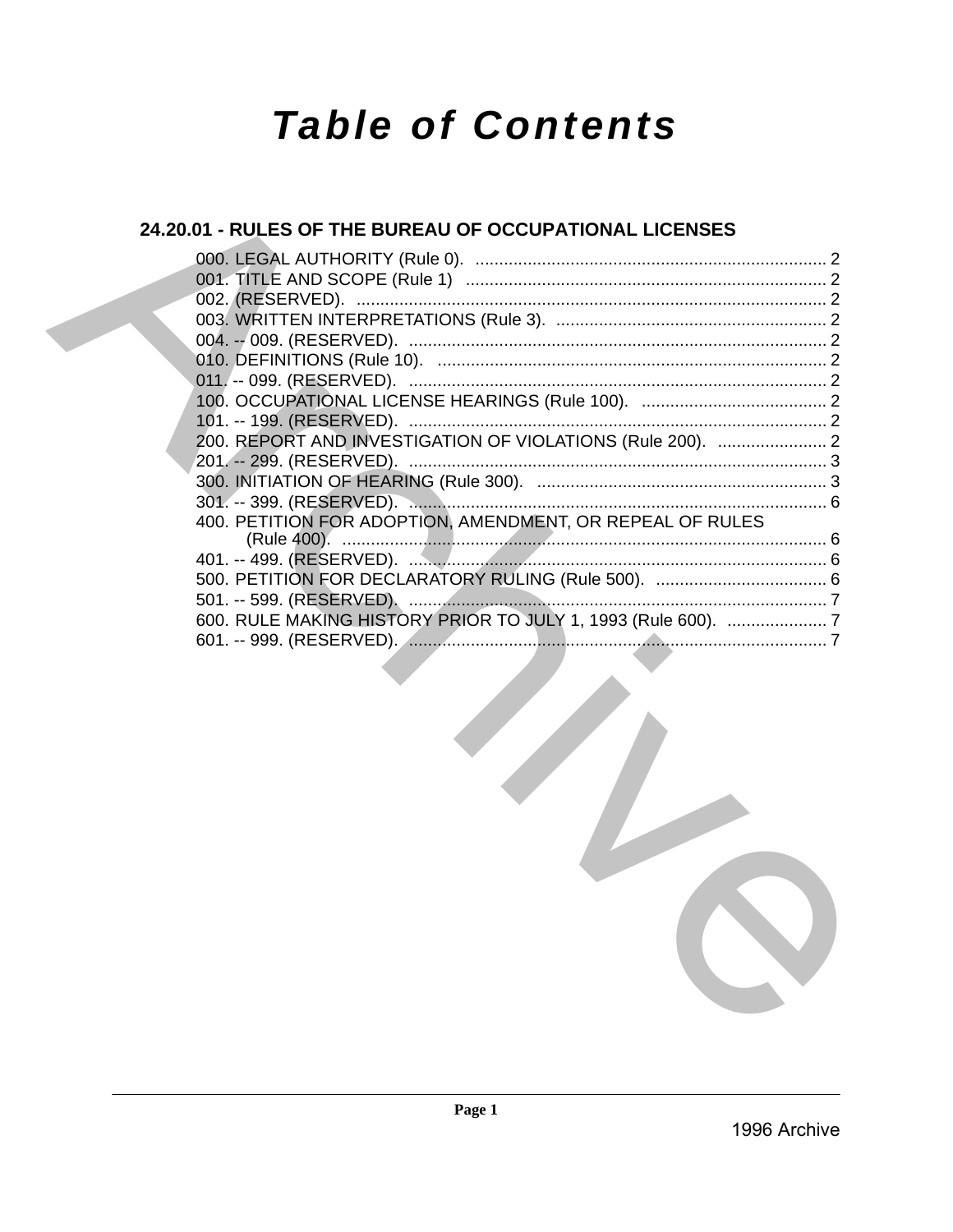

# **24.20.01 - RULES OF THE BUREAU OF OCCUPATIONAL LICENSES**

# <span id="page-1-1"></span>**000. LEGAL AUTHORITY (Rule 0).**

These rules are hereby prescribed and established pursuant to the authority vested in the Bureau of Occupational Licenses by the provisions of Section 67-2609, Idaho Code. (7-1-93)

#### <span id="page-1-2"></span>**001. TITLE AND SCOPE (Rule 1)**

These rules shall be cited as Title 20, Chapter 01, "Rules of the Bureau of Occupational Licenses." (7-1-93)

# <span id="page-1-3"></span>**002. (RESERVED).**

#### <span id="page-1-4"></span>**003. WRITTEN INTERPRETATIONS (Rule 3).**

The bureau may have written statements which pertain to the interpretation of the rules of this chapter. Such interpretations, if any, are available for public inspection and copying at cost in the main office of the Bureau of Occupational Licenses. (7-1-93)

# <span id="page-1-5"></span>**004. -- 009. (RESERVED).**

#### <span id="page-1-6"></span>**010. DEFINITIONS (Rule 10).**

01. Board. Any professional or occupational licensing board of the state of Idaho receiving rative services from the Bureau of Occupational Licenses. (7-1-93) administrative services from the Bureau of Occupational Licenses.

02. Bureau. The Bureau of Occupational Licenses. (7-1-93)

03. Hearing Officer. A non-member of a Board who presides over the hearing of a contested case. (7-1-93)

04. Representative of Board. Any person, including the Chief of the Bureau of Occupational Licenses,<br>ed by a Board to act as its agent under certain circumstances. (7-1-93) designated by a Board to act as its agent under certain circumstances.

05. Hearing Contested Case. A hearing is a disciplinary proceeding involving the revocation, restriction, suspension, annulment (refusal to issue), or withdrawal of a professional or occupational license, registration, or certificate. (7-1-93) registration, or certificate.

#### <span id="page-1-7"></span>**011. -- 099. (RESERVED).**

#### <span id="page-1-8"></span>**100. OCCUPATIONAL LICENSE HEARINGS (Rule 100).**

<span id="page-1-0"></span>01. General Provisions. These rules supplement and define the disciplinary hearing procedures of the Board of Architectural Examiners, Idaho Code, 54-305(2); Board of Barber Examiners, 54-517; Board of Chiropractic Physicians, 54-711; Board of Cosmetology, 54-817; Board of Environmental Health Specialist Examiners, 54-2410 to 54-2413; Board of Hearing Aid Dealers and Fitters, 54-2912; Board of Landscape Architects, 54-3004; Board of Morticians, 54-1116 to 54-1117; Board of Examiners of Nursing Home Administrators, 54-1612; Board of Optometry, 54-1510 to 54-1513; Board of Podiatry, 54-608 to 54-611; Board of Psychologist Examiners, 54-2305(d), 54-2309; Board of Social Work Examiners, Title 54, Chap. 32, I.C., and such other professional and occupational licensing boards as request services from the Bureau of Occupational Licenses. Where these rules are inconsistent with provisions of the Idaho Code, the Code provisions are the controlling authority. (7-1-93) **24.20.01 RULES OF THE BUREAU OF OCCUPATIONAL LICENSES**<br>
THE **LEVENT ATTITUDITTY (Buth B**)<br>
The material of the material of the material of the material of the material of the material of Computer and Computer and Compu

#### <span id="page-1-9"></span>**101. -- 199. (RESERVED).**

# <span id="page-1-10"></span>**200. REPORT AND INVESTIGATION OF VIOLATIONS (Rule 200).**

01. Who May Report a Violation. Any person who knows of a violation by an occupational license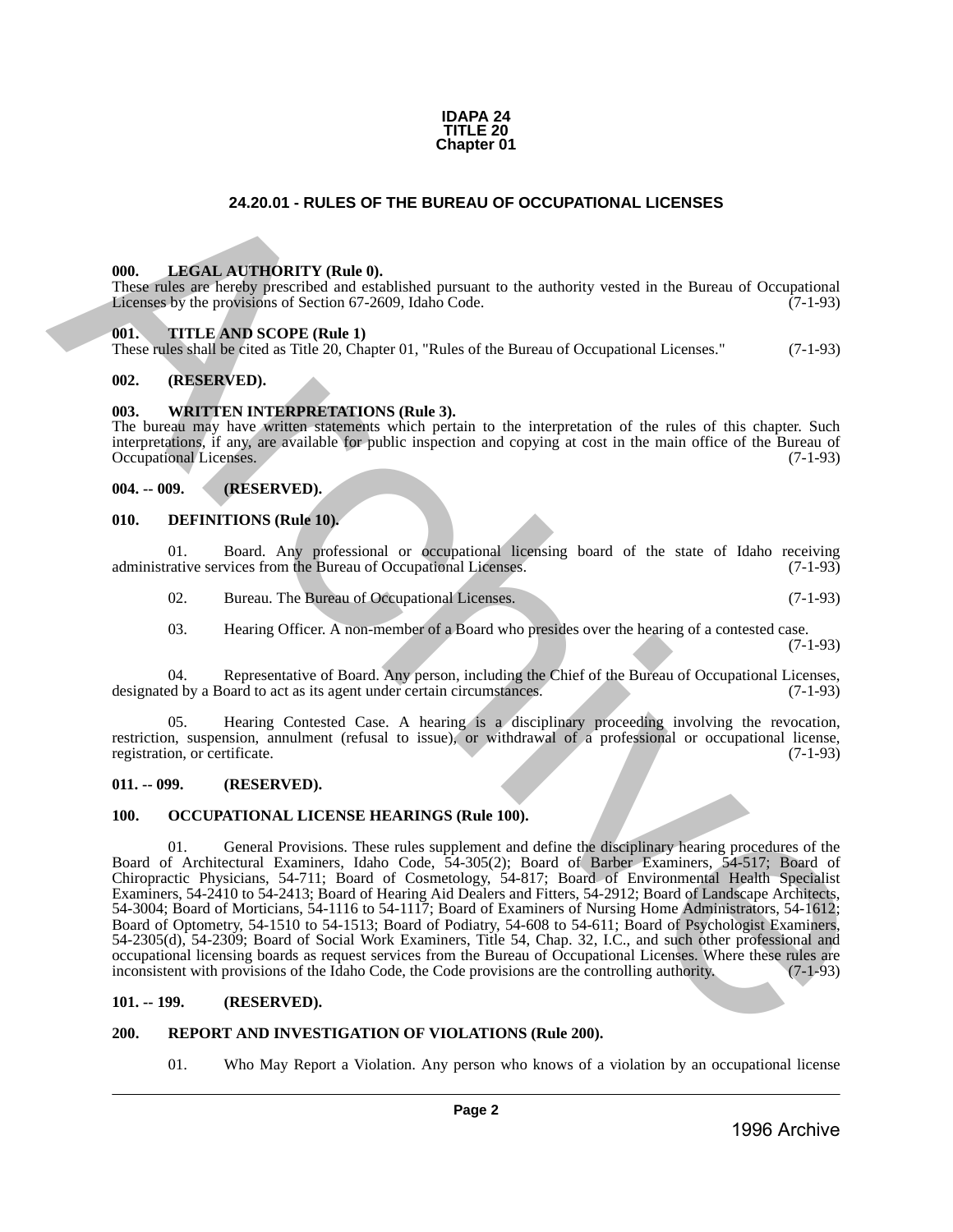| <b>IDAHO ADMINISTRATIVE CODE</b>       | <b>IDAPA 24.20.01</b>     |
|----------------------------------------|---------------------------|
| <b>Bureau of Occupational Licenses</b> | <b>Rules of Procedure</b> |

holder of the lawful requirements for the retention of that license may report the violation to the Bureau of Occupational Licenses. The Bureau shall then make a preliminary investigation of all the facts and circumstances surrounding the reported facts and events. (7-1-93)

02. Person Reporting a Violation. A person reporting a violation is not regarded as a party to the investigation or to any proceeding which might result from the investigation. The policy of the Bureau shall be not to publish or divulge the name of any person reporting a violation unless the testimony of such person is required to show a violation at a hearing.  $(7-1-93)$ 

03. Insufficient Facts and Events. If after investigations the Bureau finds that the report concerns facts and events insufficient to warrant official action, no further action shall be taken. (7-1-93)

04. Sufficient Facts and Events. If after investigation the Bureau finds that the report concerns facts and events potentially sufficient to warrant the suspension, restriction, or revocation of an occupational license, the Bureau shall, with the approval and assistance of the Office of the Attorney General, prepare a formal complaint against the license holder. Furthermore, if after investigation the report is found to concern facts and events which clearly constitute an immediate threat to the public health, safety, or welfare, and statutory authority exists for the Board, the Bureau may, with the approval and assistance of the Office of the Attorney General, proceed to suspend summarily the contested license pending the prompt initiation of a revocation hearing.  $(7-1-93)$ Note of the layer rate for the mention of the literature of the literature of the literature of the distribution of the mention of the state of the literature of the mention of the literature of the state of the literatur

05. Preliminary Investigations and Papers. Preliminary investigations and papers in connection with <br>1 be confidential until a formal complaint is filed. (7-1-93) them shall be confidential until a formal complaint is filed.

# <span id="page-2-0"></span>**201. -- 299. (RESERVED).**

# <span id="page-2-1"></span>**300. INITIATION OF HEARING (Rule 300).**

01. Complaint. A hearing to determine whether or not a license should be limited, conditioned, revoked, suspended or not renewed shall be initiated by filing with the relevant Board a complaint signed by the Chief of the Bureau of Occupational Licenses, or his designated representative. The complaint shall be a written statement of charges which shall set forth in ordinary and concise language the acts or omissions with which the respondent is charged, the facts surrounding the matter in dispute, the statutes and rules which the respondent is alleged to have violated, and the action sought from the Board. (7-1-93)

02. Docketing and Service of Complaint. Upon receipt of a complaint, the relevant Board or its representative shall assign it a docket number, select and appoint a hearing officer who shall determine the time and place for the hearing to take place. The Board or its representative shall then cause a copy of the docketed complaint to be served on respondent together with a statement of notice in substantially the following form: (7to be served on respondent together with a statement of notice in substantially the following form:

 $TO:$ 

(name and address)

The accompanying complaint has been filed against you with  $\qquad \qquad$ , and

(name of board)

a hearing on the suspension or revocation of your occupational license has been scheduled for

\_\_\_\_\_\_\_\_\_\_\_\_\_\_\_\_\_\_\_\_\_\_\_\_\_\_\_\_\_\_\_\_\_\_\_\_\_\_. (time) (date) (location)

Five days before the hearing you are required to have a written response to the complaint on file with the Board at the following address:

\_\_\_\_\_\_\_\_\_\_\_\_\_\_\_\_\_\_\_\_\_\_\_\_\_\_\_\_\_\_\_\_\_\_\_\_\_\_\_\_\_\_ (address of board or bureau)

At the hearing you will be afforded an opportunity to respond to the complaint and to present evidence and argument on all issues involved. You will be afforded an opportunity to cross-examine all witnesses testifying against you.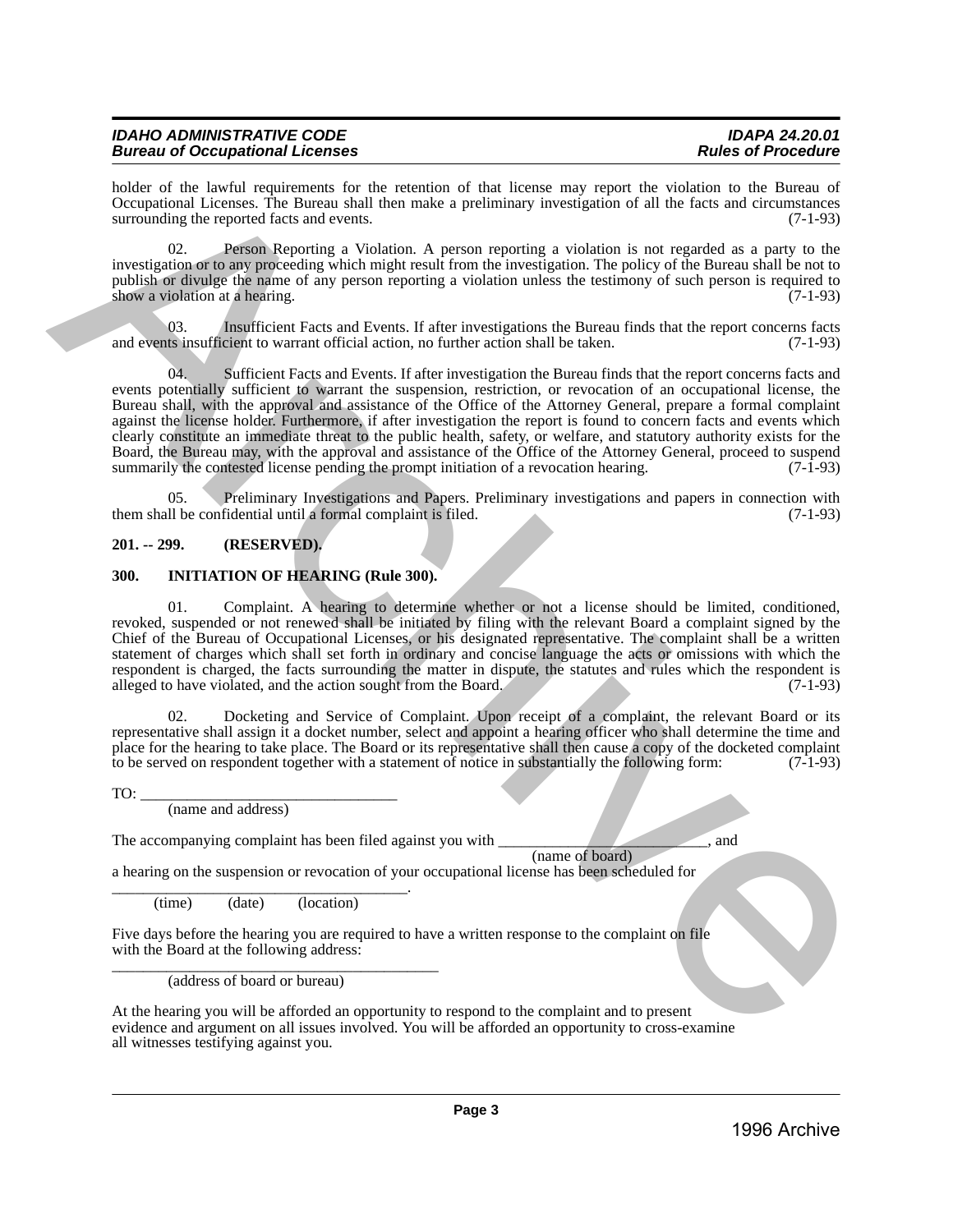# *IDAHO ADMINISTRATIVE CODE IDAPA 24.20.01* **Bureau of Occupational Licenses**

You have the right to be represented by an attorney.

If you fail to appear at the hearing, the Board may revoke or suspend your license without further notice.

You are entitled to the issuance of subpoenas to compel attendance of witnesses and the production of books, documents, or other things relevant to the proceedings.

 $\overline{\phantom{a}}$  ,  $\overline{\phantom{a}}$  ,  $\overline{\phantom{a}}$  ,  $\overline{\phantom{a}}$  ,  $\overline{\phantom{a}}$  ,  $\overline{\phantom{a}}$  ,  $\overline{\phantom{a}}$  ,  $\overline{\phantom{a}}$  ,  $\overline{\phantom{a}}$  ,  $\overline{\phantom{a}}$  ,  $\overline{\phantom{a}}$  ,  $\overline{\phantom{a}}$  ,  $\overline{\phantom{a}}$  ,  $\overline{\phantom{a}}$  ,  $\overline{\phantom{a}}$  ,  $\overline{\phantom{a}}$ (signature of board member or designated representative of board)

(7-1-93)

03. Setting Date for Hearing. The date selected by the Board for a revocation hearing shall be d to be at least twenty days from service of the notice and complaint on the respondent.  $(7-1-93)$ calculated to be at least twenty days from service of the notice and complaint on the respondent.

04. Service of Notice. The Board shall serve respondent with copies of the complaint and notice of hearing by mailing them to respondent's last known or address of record, home or business address by United States mail, or by personal service in the manner of civil actions in district court. (7-1-93) mail, or by personal service in the manner of civil actions in district court.

05. Continuance of Postponement of Hearing. (7-1-93)

a. By agreement. A hearing may be continued or postponed at any time upon agreement of all parties<br>Board or its designated presiding officer. (7-1-93) and the Board or its designated presiding officer.

b. By request. Any party may cause a hearing to be continued by showing good and sufficient cause. A request by a party for a continuance or postponement shall state precisely the reasons therefore, be in writing, and be received by the Board, presiding officer, and all other parties, not less than five (5) days prior to the scheduled date of the hearing. Grant of a continuance or postponement shall be in the discretion of the Board or its designated presiding officer. Notice of a continuance or postponement shall be given all parties. (7-1-93) presiding officer. Notice of a continuance or postponement shall be given all parties.

06. Settlement of Complaint. Parties to a revocation hearing and the Board or its designated presiding have agree to settle a complaint at any time. officer, may agree to settle a complaint at any time.

Discovery. By agreement or by order of the Board or its designated presiding officer, after a showing of good and sufficient cause, the parties to a license revocation hearing may obtain discovery of any nonprivileged matter relevant to the subject of the pending hearing. Discovery shall be in substantial conformity with Rule 26 of the Idaho Rules of Civil Procedure which authorize written interrogatories; production of documents or things, permission to enter property, physical and mental examinations, and requests for admission. (7-1-93) Viva have the right in be represented by matternalization (see tassocial year license with an including the space of subspace of subspace of subspace of vilascence and the production<br>
You are caulad path since the space o

Hearing Officer. A hearing may be conducted by the Board, a member or members of the Board designated by the Board, or a hearing officer designated by the Board. Regardless of who conducts the hearing, all<br>Board members shall be entitled to attend and participate in a hearing. Board members shall be entitled to attend and participate in a hearing.

09. Disqualification of Officer or Board Member. (7-1-93)

a. Voluntary. A hearing office or Board member shall voluntarily disqualify himself and withdraw from any case to which he cannot accord a fair and impartial hearing or consideration, unless to do so would prevent the existence of a quorum to decide to case. the existence of a quorum to decide to case.

b. By request.  $(7-1-93)$ 

i. Hearing officers. Any party may request the disqualification of a presiding officer by filing an affidavit five days prior to the hearing stating with particularity the grounds upon which it is claimed that a fair and impartial hearing cannot be accorded. The issue shall be determined by the Board, a member of the Board designated by the Board, or a representative of the Board designated by the Board.

Board members voting on decision. Any party may request the disqualification of a Board member from voting on a decision by filing an affidavit stating with particularity why a fair and impartial consideration cannot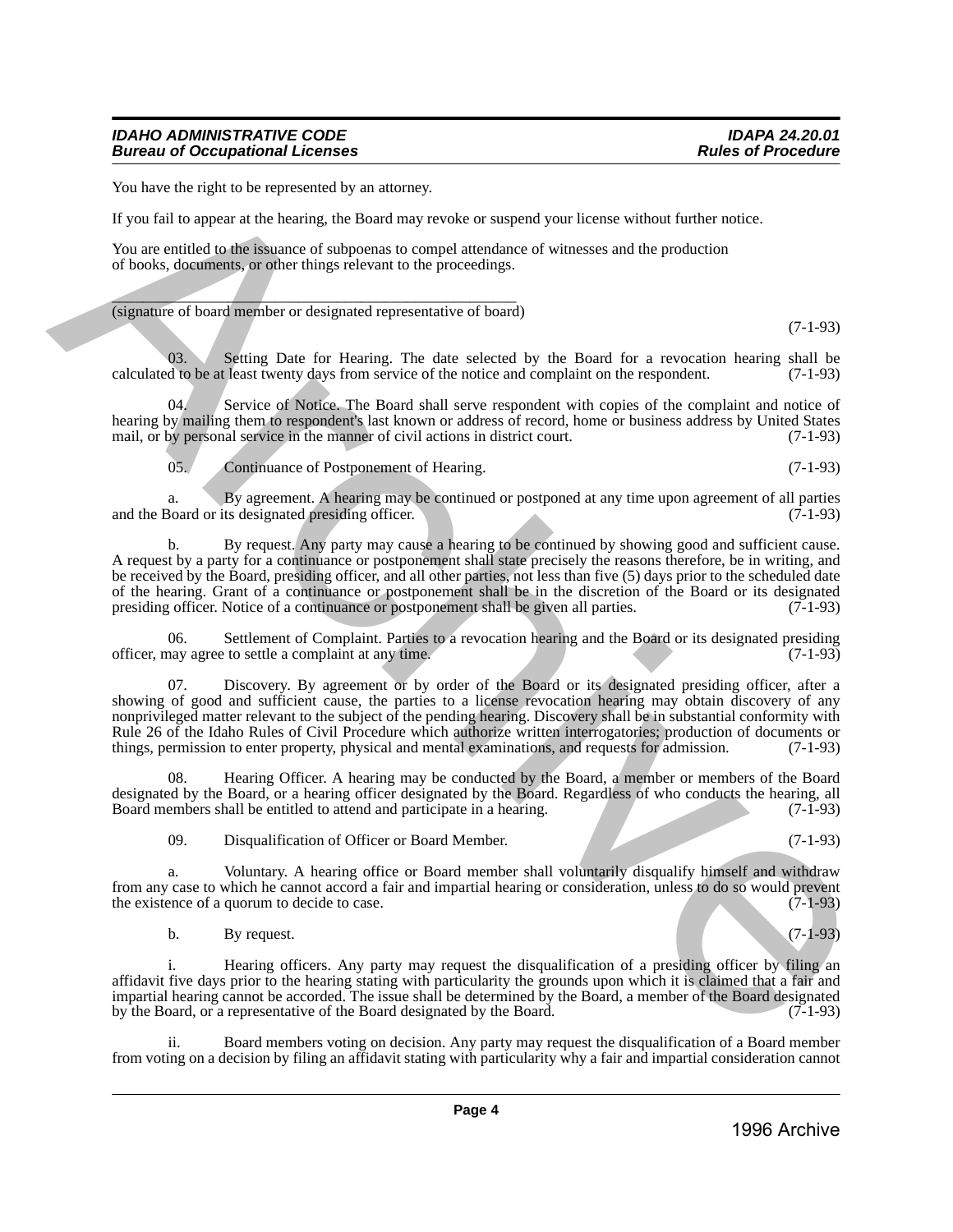| <b>IDAHO ADMINISTRATIVE CODE</b>       | <b>IDAPA 24.20.01</b>     |
|----------------------------------------|---------------------------|
| <b>Bureau of Occupational Licenses</b> | <b>Rules of Procedure</b> |

be accorded. The issue shall be determined by the Board, a member of the Board designated by the Board, or a representative of the Board designated by the Board, except that no Board member shall be disqualified if that would prevent the existence of a quorum to decide the case. (7-1-93)

10. Setting Date for Hearing. The date selected by the Board to hold a hearing shall be calculated to be at least twenty days from service of the notice and complaint on respondent. (7-1-93)

11. Revocation Hearing Is Contested Case. A hearing, as defined above, is a contested case governed by the Idaho Administrative Procedure Act, Title 67, Chapter 52, Idaho Code. All hearings shall be open to the public unless required to be closed by law. Request for a stenographic reported must be made not later than five (5) days before the date set for the hearing and must submit to the presiding officer the name of an available reporter. The party requesting the reporter shall bear the expense of the reporter's attendance fees and the costs of the original transcript and a copy for the Board. Other parties desiring a copy of the transcript shall bear the expense thereof. be according that is significant entertwint by the function of the function by the strength of the significant entertainment of the function of the function of the significant in the significant  $\alpha$  is the significant th

(7-1-93)

12. Rights of Parties. All parties, including staff of the Board and Bureau where appropriate, shall be entitled to introduce evidence, examine and cross-examine witnesses, make arguments, and generally participate in the conduct of the hearing. (7-1-93) the conduct of the hearing.

13. Testimony Under Oath. All testimony to be heard by the presiding officer in adjudicatory hearings, except matters noticed officially or entered by stipulation, shall be sworn testimony. Before taking the witness stand, each person shall swear or affirm that the evidence he is about to give shall be the truth, the whole truth, and nothing but the truth. (7-1-93) but the truth.  $(7-1-93)$ 

14. Order of Proceeding. (7-1-93)

a. The presiding officer shall call the hearing to order, identify the proceeding, and take the names of ring parties and attorneys. The parties may make opening statements if they desire. (7-1-93) all appearing parties and attorneys. The parties may make opening statements if they desire.

b. The Bureau shall present evidence first. The respondent shall follow and thereafter the Bureau shall be allowed to present rebuttal evidence. Further order of proceeding shall be controlled by the hearing officer.

(7-1-93)

15. Evidence. The admission of evidence shall be governed by Idaho Code, 67-5210. The hearing officer shall rule on the admissibility of all evidence. Grounds for objection to the admission of evidence shall be stated clearly. Formal exceptions to a ruling of the presiding officer need not be made. A party barred from submitting certain evidence may make an offer of proof on the record consisting of a statement of the substance of the evidence and its relevancy.

16. Stipulations. With the approval of the hearing officer, the parties may enter into a stipulation as to any fact at issue. A stipulation shall be in writing and introduced into evidence as an exhibit or shall be made by oral statement upon the record. (7-1-93) statement upon the record.

17. Consolidation. The Board may consolidate two or more proceedings in any one hearing where it appears that the issues are substantially the same and that the rights of the parties will not be prejudiced by such procedure. Where two or more proceedings are consolidated for hearing, the hearing officer shall determine the order<br>in which all parties shall introduce their evidence and which party or parties shall open and close. (7-1 in which all parties shall introduce their evidence and which party or parties shall open and close.

18. Briefs. Under the direction of the hearing officer, the parties may submit briefs, including proposed of fact, conclusions of law, and a proposed decision. findings of fact, conclusions of law, and a proposed decision.

19. Submission for Decision. A contested case shall stand submitted for decision after the taking of evidence, the presentation of oral arguments and the filing of such briefs as may have been prescribed by the hearing officer. A final decision shall not be made until a proposed decision prepared by a hearing officer or someone who has read the record is served upon the parties personally or by mail. The proposed decision shall be in such form that it may be adopted as the decision in the case, and shall contain proposed findings of fact and conclusions of law, as well as a proposed order. (7-1-93) as a proposed findings of fact and conclusions of law, as well as a proposed order.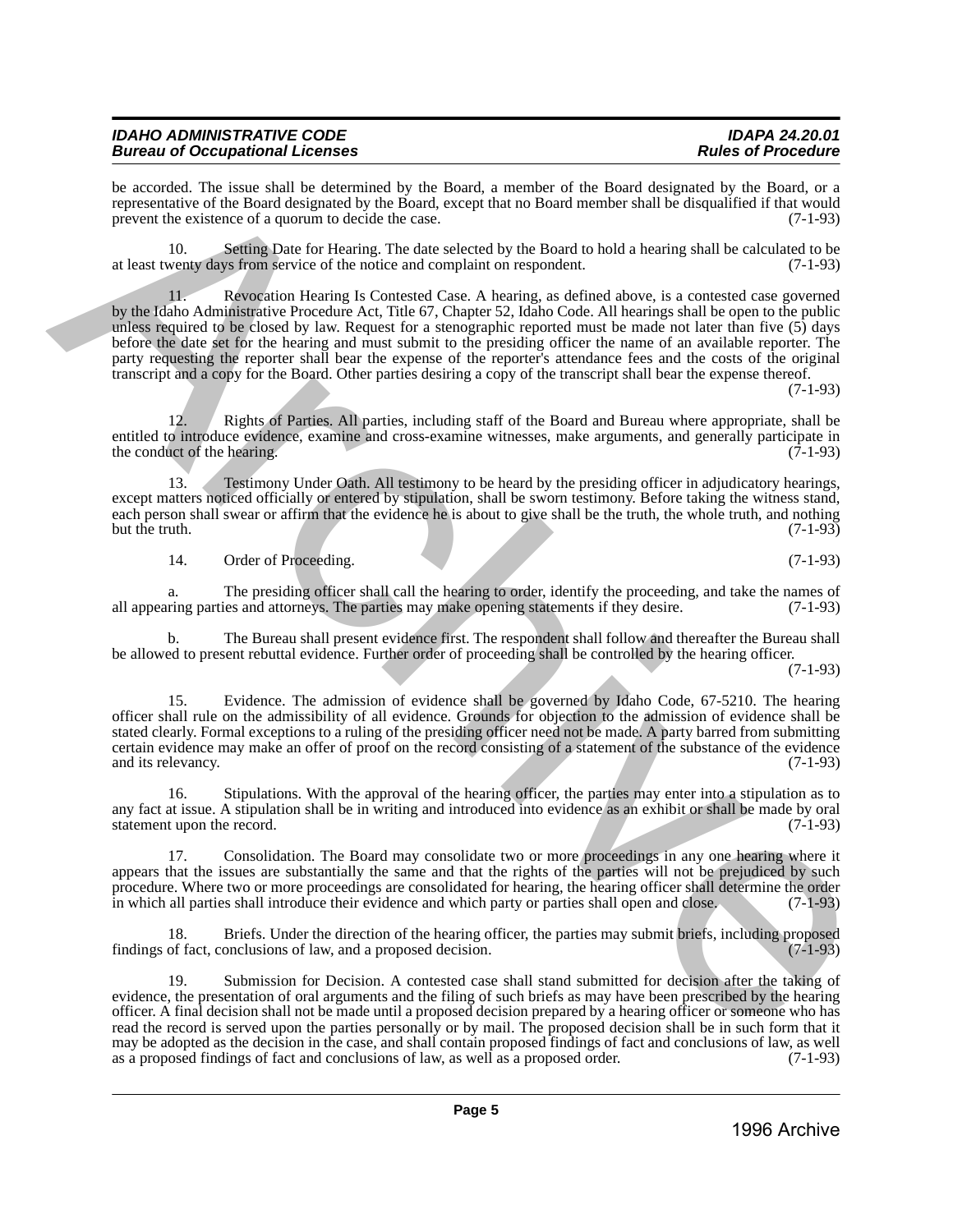20. Final Decision. The Board may adopt the proposed decision in whole or in part, it may itself decide the case on the record, or it may refer the case to the same or another presiding officer to take additional evidence in accordance with these rules. A final decision shall include findings of fact and conclusions of law, separately stated. It shall include an explicit ruling on all alternative findings of fact submitted by the parties. Findings of fact should be supported by express reference to information contained in the record. In addition to findings of fact and conclusions of law, the final decision shall contain some statement of the reasoning employed in arriving at the decision. Final decisions shall be made upon the majority vote of the Board members taking part in the decision. Abstentions shall<br>not be counted for the purpose of determining a majority. (7-1-93) not be counted for the purpose of determining a majority. the uses on the recent of the fluoriton. The Based may adopt the proposed decision in whole or in part is may here the according to the control of the same of the control of the same of the control of the same of the cont

21. Contempt. If any person appearing or ordered to appear before the Board refuses to respond to a subpoena, refuses to testify, obstructs the proceedings by misconduct, or willfully disobeys a lawful order, the Board shall certify the facts to the appropriate district court for the initiation of contempt proceedings. ( shall certify the facts to the appropriate district court for the initiation of contempt proceedings.

# <span id="page-5-0"></span>**301. -- 399. (RESERVED).**

# <span id="page-5-1"></span>**400. PETITION FOR ADOPTION, AMENDMENT, OR REPEAL OF RULES (Rule 400).**

01. Interested Person. Any interested person, including license holders and license applicants, may petition the relevant professional or occupational licensing board to adopt, amend, or repeal any rule. Such petition shall be expressly designated as a Petition For Adoption Of Rules under Idaho Code, 67-5206, and it shall state clearly and concisely: (7-1-93) clearly and concisely:

|  |  | The substance or nature of the rule, regulation, amendment, or repeal requested; | $(7-1-93)$ |
|--|--|----------------------------------------------------------------------------------|------------|
|  |  |                                                                                  |            |

| The reason for the request:<br>b. |  | $(7-1-93)$ |
|-----------------------------------|--|------------|
|-----------------------------------|--|------------|

c. Reference to the authority of the board to take the action requested. (7-1-93)

02. Submission of Briefs. Briefs may be submitted in support of any contentions made by the petitioner. (7-1-93) petitioner. (7-1-93)

03. Documents, Data, and Exhibits May Accompany the Petition. Documents, data, and exhibits may accompany the petition. (7-1-93)

04. Action on Petition. Action on petition for adoption, amendment, or repeal of rules. (7-1-93)

a. Within thirty (30) days of the receipt of a petition for adoption, amendment, or repeal of rules, the Board or its designated representative shall, with the advice of the Office of the Attorney General, either grant the petition and schedule the matter for a public hearing under Idaho Code, 67-5203, require additional information from the petitioner before granting or denying the petition, or deny the petition and inform the petitioner of the reasons for such denial. (7-1-93) such denial. (7-1-93)

b. The Board may grant or deny a petition in part, as well as grant such other relief or take such other may be warranted. (7-1-93) action as may be warranted.

c. The Board shall notify the petitioner in writing of any action taken.  $(7-1-93)$ 

d. Any interested person may request reconsideration of any part or all of a Board decision. A request for reconsideration shall be submitted no later than 30 days after notification of the Board's decision has been sent to the petitioner. (7-1-93) the petitioner.

# <span id="page-5-2"></span>**401. -- 499. (RESERVED).**

# <span id="page-5-3"></span>**500. PETITION FOR DECLARATORY RULING (Rule 500).**

01. Interested Person. Any interested person, including license holders and license applicants, may